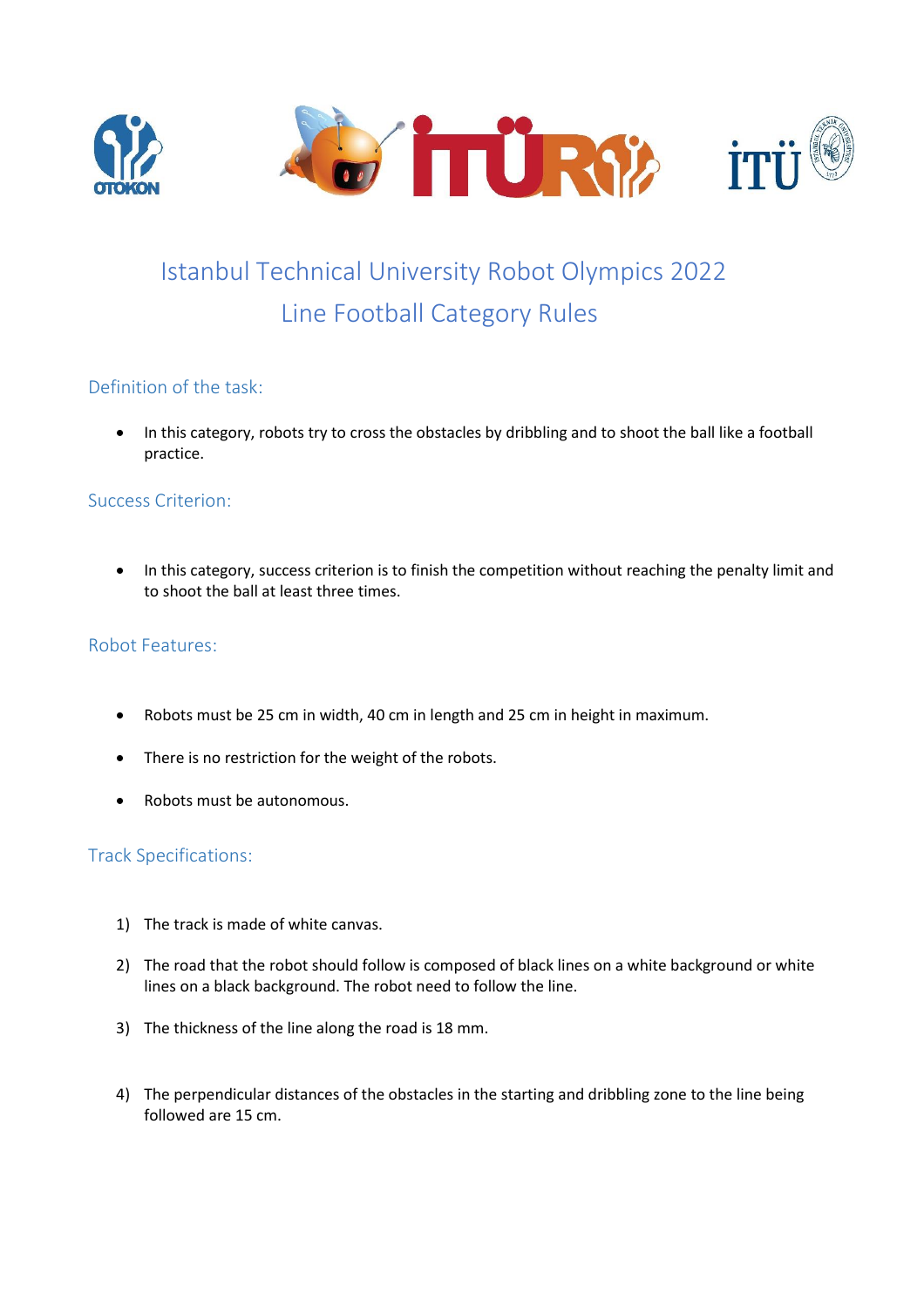- 5) Before dribbling and smashing tasks, dashed lines shall be present along the line at the entrances to the mission area. By detecting dashed lines, robots can understand which task field they are about to enter. Their sensors are thus focused on these tasks.
- 6) The robot will perform the dribbling task after 3 cuts on the road and the shooting tasks after 2 cuts on the road.
- 7) There shall be a fortress 100 cm wide and 25 cm high 40 cm away from the shooting area in the shooting area.
- 8) In the middle of the castle, there will be a goalkeeper, 10 cm wide and 10 cm long, 45 cm from the right and left of the castle posts. The goal of the goalkeeper is to prevent the goal from being scored when a straight shot is given to the 3rd shot.
- 9) The ball that robots carry has a diameter of 4 cm and its weight is 2-3 grams
- 10) The ball that robots shoot has a diameter of 4 cm and its weight is 2-3 grams.
- 11) It is forbidden to step on the track outside of the marked areas.
- 12) The margin of error with the size of the balls is +- %5.

#### Competition:

- 13) Each robot competes in turn.
- 14) Incoming competitors take their robots from the referee table and put them behind the starting line.
- 15) Competitors can put their robots anywhere behind the checkpoint at the starting line. Robots are allowed to start anytime they want, after the referee commands. After passing through the checkpoint at the starting line, the time of the robot starts.
- 16) The road on the shooting zone will be split into 5 sideways. Each sideway forms a straight line to a goal on the track. Robots will carry out their shooting task in this zone.
- 17) The robot will perform the dribbling task after 3 cuts on the road and the shooting tasks after two cuts on the road.
- 18) After 3 cuts on the road, there will be one ball on the line path. The robot will detect this ball and drive along the line without losing the ball's ground contact and rolling ability. Once the robot has started dribbling, the robot will deviate from the first crossroads and then release the ball in the ball drop area at the end of this path. It will then return to the main road and continue in the direction it came.
- 19) The duration of the ball will be calculated separately and will start from the moment the robot starts to drive.
- 20) The road will be divided into 5 side roads in the shooting task area. These sideways wills end up aligned with a goal in any part of the track. The robots will perform shooting missions in this area.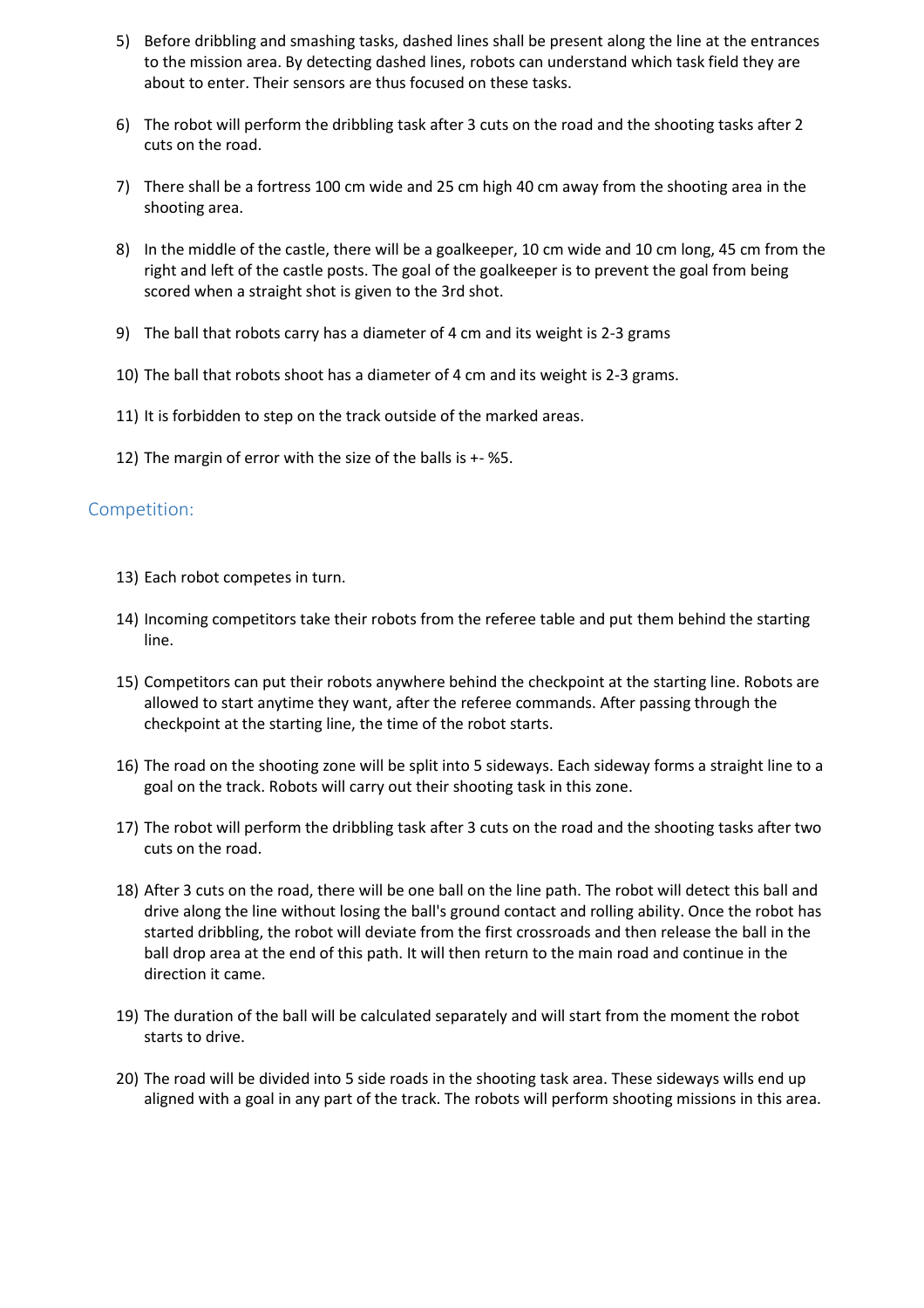21) The robot does not need to return to the main road after performing the last smash. After the last ball is hit, the robot's competition time is considered to be over. Robot can go off the road if you want to show the joy of goals.

## Shooting Task:

- 22) The ball to be shot will be on the floor. Robots should approach the ball and hit.
- 23) Robots can hit the ball using their own body and speed. Apart from that, the robots can also hit by using another stroke system.
- 24) The goal will be large enough for entrance of the ball. The ball has to cross the goal line. Strikes will not be accepted as a result of the ball doesn't pass the goal line.
- 25) The vertical distance between the ball and the goal line shall be 40 cm.
- 26) The ball will not be included in the ball scoring if the result does not exceed the goal line.
- 27) The stroke angle of the ball will be the same as the line road. So robots do not need to aim at the ball.
- 28) There will be a goalkeeper in the middle of the castle. The goalkeeper is immobile and is 45 Cm from the masts at the line of the goal line, with a width of 10 Cm and a length of 10 Cm.
- 29) The robot, who strikes the first side-road, returns to the main road and will hit the 2nd, 3rd, 4th and 5th side roads in the direction he came from and will also hit in these places.

## Scoring:

- 30) Ranking is done from the robot with the highest score to the robot with the lowest score. Robots with high scores are ranked higher and the score received may be less than 0.
- 31) Score = (drop point of the ball being carried (20)) + (number of balls passing the goal line \*5) (10 \* penalty number)
- 32) In case of equality of points between the robots, the time is taken into account. In this case, the robot that finishes the race in a shorter time is ranked higher than the other.
- 33) In case the entire robot goes out of line or hits an obstacle in the dribbling mission, the competitor intervenes with the robot and puts it 10 cm behind the start of the dribbling task. The robot does not continue to dribble, it receives a penalty and the dribbling time is not included in the scoring.
- 34) If the robot misses one of the side-ways he must shoot, he will be penalized 15 points.
- 35) Robots are entitled to a total of 4 penalties. If the penalty limit is exceeded, the robot is not included in the ranking.
- 36) The robots must be able to perform at least 3 shots. Robots that don't realize this are not included in the ranking.
- 37) The robot is penalized for more than 5 seconds anywhere except the place where the robot must move the ball and hit the ball.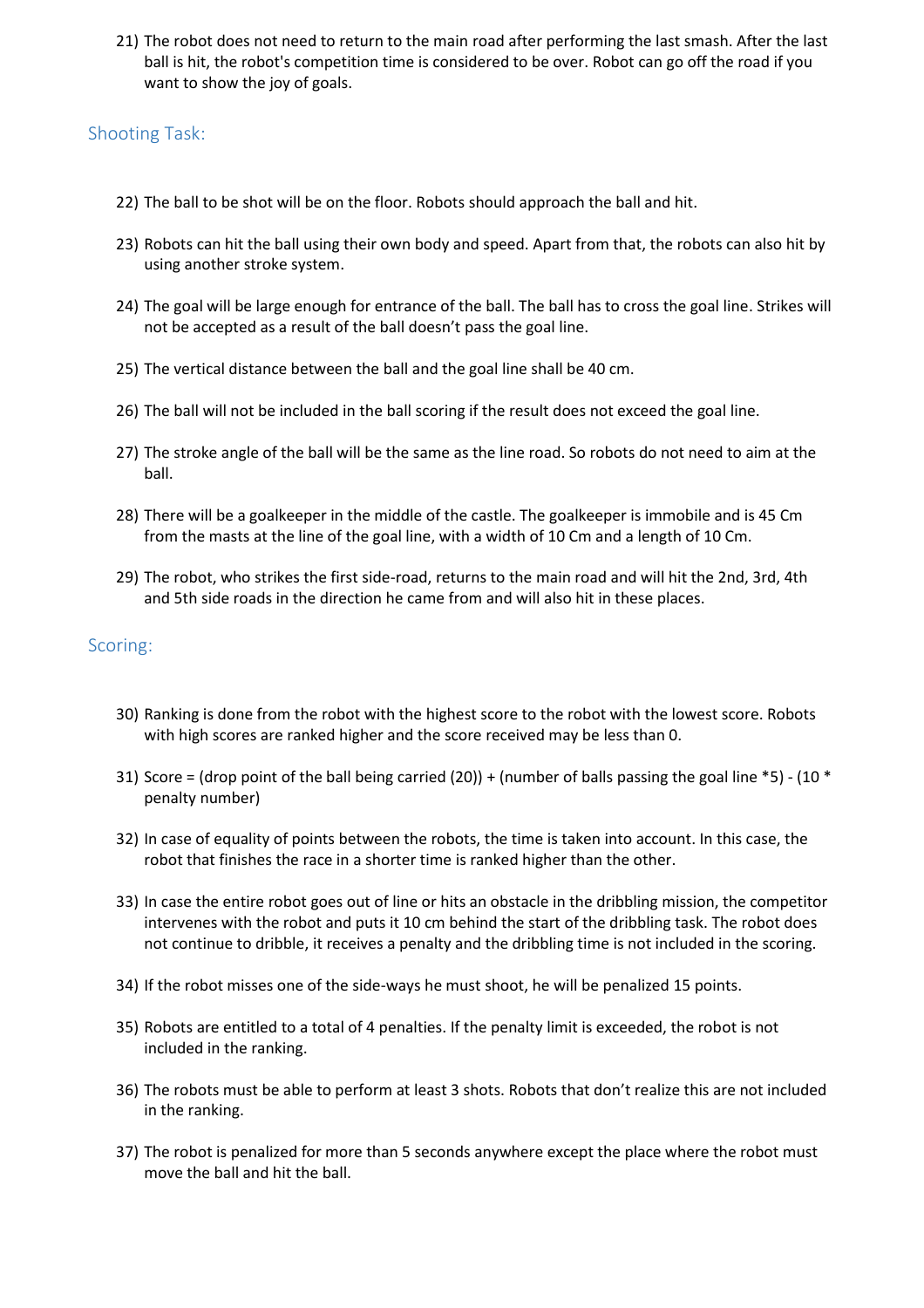- 38) If the entire robot goes beyond the boundary lines, the robot gets punished.
- 39) Except for dribbling and hitting tasks, if the entire robot goes out of line or hits an obstacle, the competitor intervenes with the robot and puts it back on the track approximately 10 cm before the last successfully passed control point. The robot receives the same number of penalties as the mistake it made.



**Figure 1 - Top view of the competition track and area names**



**Figure 2 - Front view of Castle and Dimensions (scale 1: 1m)**